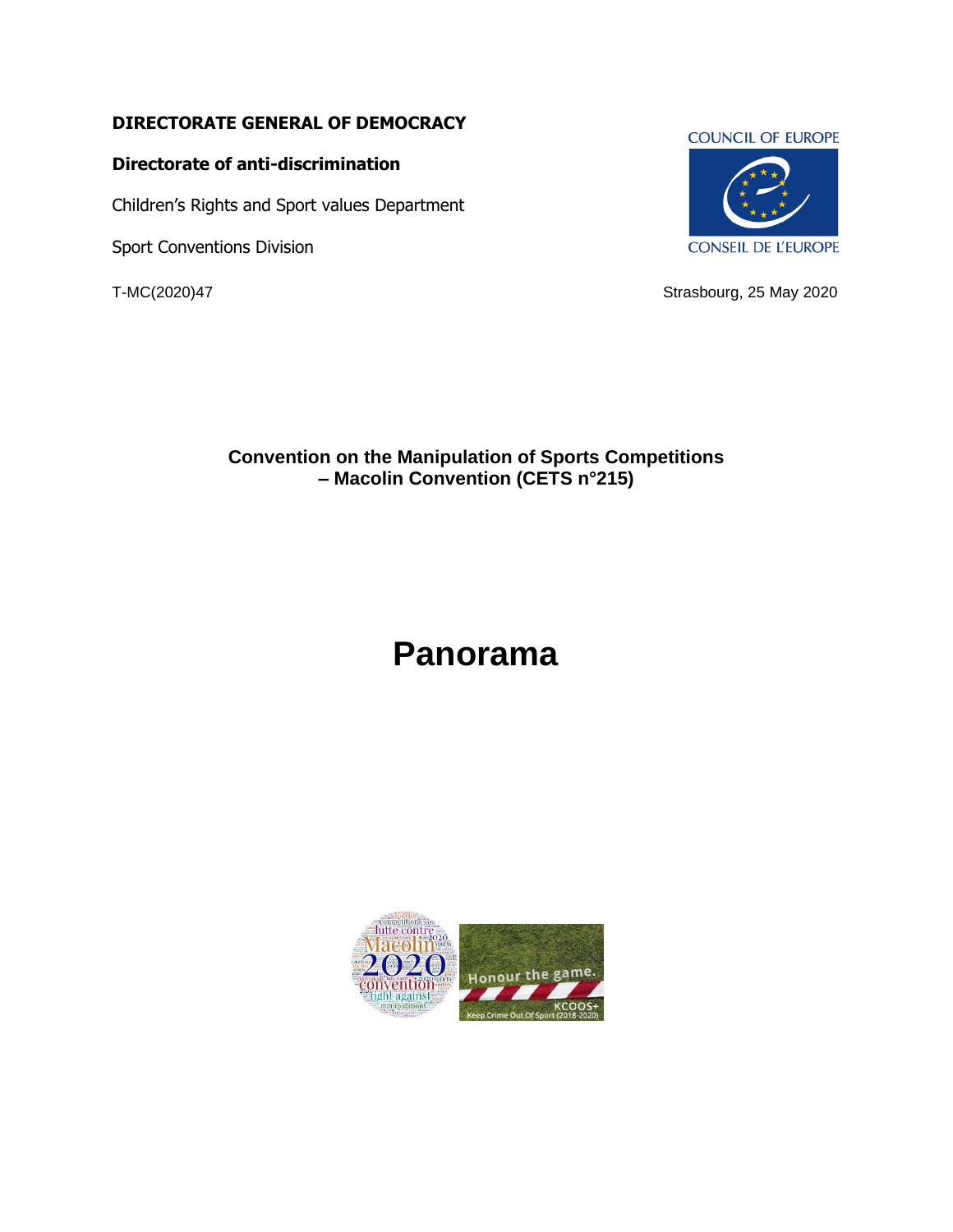# **CONTENTS**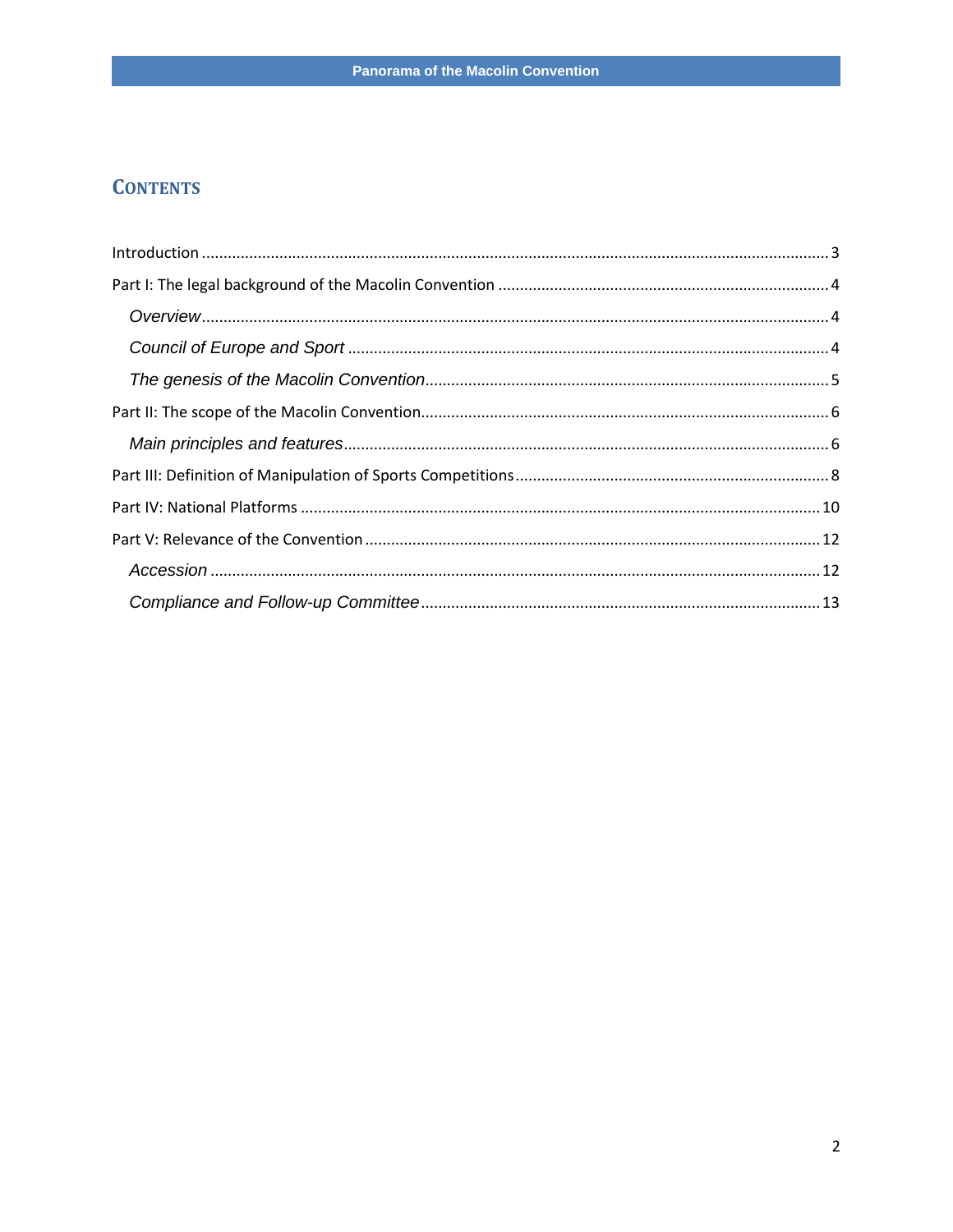#### <span id="page-2-0"></span>**Introduction**



*"Manipulation of sports competitions" means an intentional arrangement, act or omission aimed at an improper alteration of the result or the course of a sports competition in order to remove all or part of the unpredictable nature of the aforementioned sports competition with a view to obtaining an undue advantage for oneself or for others".*

The present "Panorama" offers a synthetic overview of the Convention on the Manipulation of Sports Competitions (Macolin Convention), CETS n°215, which entered into force on 1 September 2019. It should help public to understand the importance of this only rule of international law on the subject to currently exist, and therefore the interest in States worldwide of signing and ratifying this treaty.

The emergence of manipulation of sports competitions has been documented since the beginning of the 21st century in numerous studies and working papers prepared by researchers, sports organisations, sports betting operators associations and international organisations. Main actors agree that greater commercialisation of sport and the extensive media coverage given to it have led to an increase in the economic stakes involved in achieving certain sports results. Despite major efforts by sports organisations to promote good governance, the sports movement is clearly not immune to corrupt practices. At the same time, the phenomenal growth of the sports business market and in addition, of the sports betting market due to technological improvements, has created a new environment in which anyone can have a personal and direct or indirect financial interest in the course or outcome of any given competition.

The manipulation of sports competitions is therefore a problem with a global dimension, taking various forms and which affect all countries and all sports. It poses a threat to the integrity to sport and its core values. It also exploits sport economic potentials, which can provide large rewards and low risk to criminals due to weak criminal penalties or sanctions. Linked to corruption, fraud and money laundering at the very least and involving organised crime, the manipulation of sports competitions poses a serious threat to the rule of law.

For those reasons, the fight against manipulation of sports competitions required a worldwide legal instrument seeking to contribute to greater national and international co-operation. This is from now on provided by the ground-breaking Macolin Convention.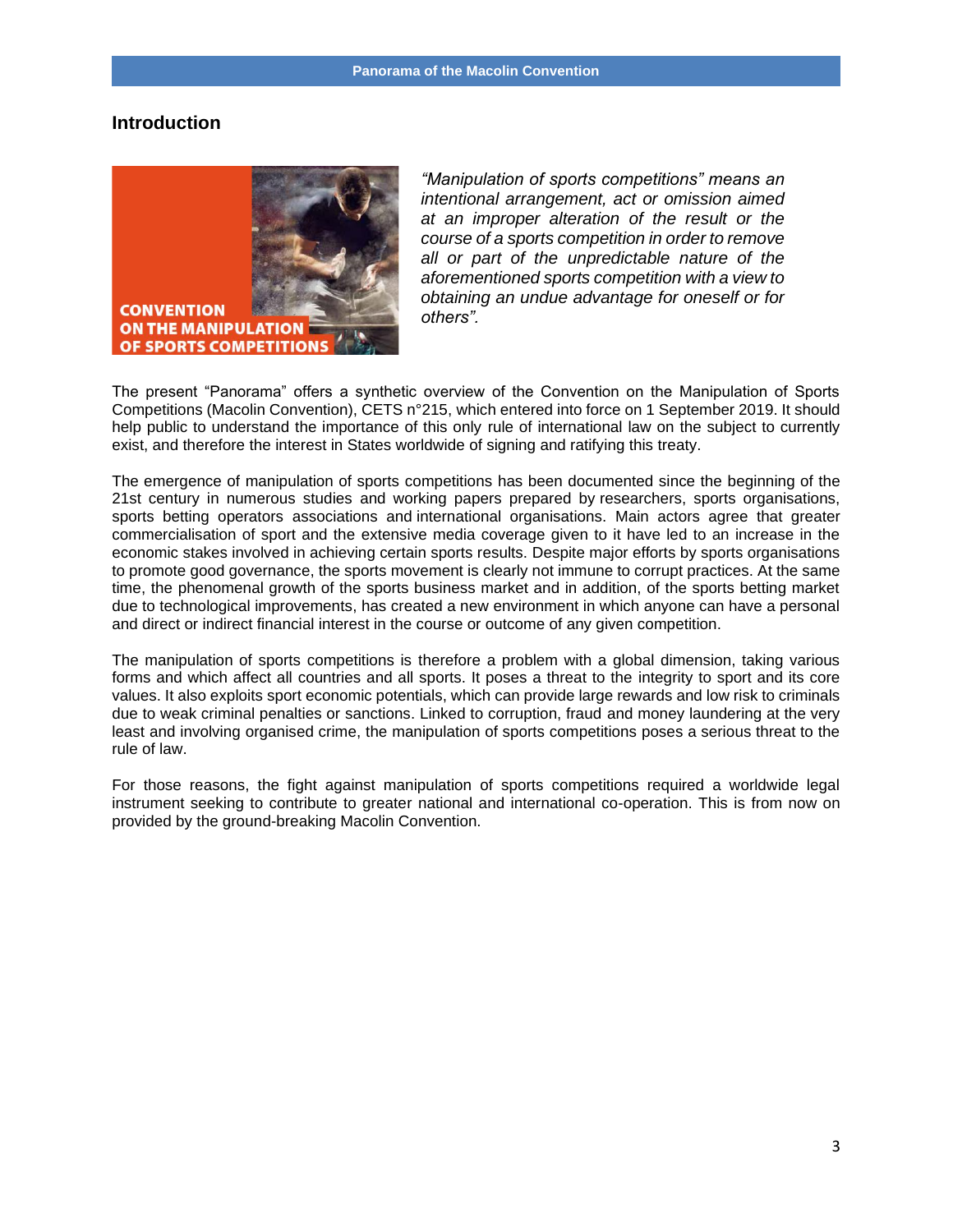#### <span id="page-3-0"></span>**Part I: The legal background of the Macolin Convention**



The Council of Europe is the European continent's leading human rights organisation. It is based in Strasbourg (France). It comprises 47 member states, 27 of which are members of the EU.

The Council of Europe pioneered the European integration process. It was set up in 1949, in the wake of the Second World War, to ensure the political reconstruction of Europe based on a set of fundamental values, the loss of which had brought the continent to its knees.

#### <span id="page-3-1"></span>*Overview*

The Strasbourg based Council of Europe upholds human rights and democracy through more than 250 international conventions. These are agreements which are legally binding upon member states once they have signed and ratified them. States' policies are regularly reviewed to ensure that they are in compliance with the conventions.

A number of separate bodies are responsible for the functioning of the Council of Europe. The most importants ones are:

- The Committee of Ministers is the decision-making body and comprises the foreign ministers of all the member states. It decides the Organisation's policy and approves its budget and programme of activities;
- The Parliamentary Assembly is made up of elected representatives from the 47 national parliaments. It is a forum for debates and proposals concerning pan-European social and political affairs;
- The European Court of Human Rights allows since 1959 individuals, groups and governments to contest alleged breaches of the European Convention on Human Rights;

#### <span id="page-3-2"></span>*Council of Europe and Sport*

A first Council of Europe reference instrument dealing with sport and its basic principles was adopted in 1992<sup>1</sup> followed by two others<sup>2</sup> in an effort to improve the integrity of sport and ensure that it was in a stronger position and better governed. In 2008, the Parliamentary Assembly<sup>3</sup> noted that scandals involving illegal sports betting and manipulation of results had seriously damaged the image of sport and called for the introduction of mechanisms to reduce the risk of match-fixing, illegal sports betting or other forms of corruption.

The first resolution to deal specifically with the manipulation of sports results<sup>4</sup> was adopted in 2010, calling upon Council of Europe member States to adopt effective policies and measures aimed at preventing and combating the manipulation of sports results in all sports. The Enlarged Partial Agreement on Sport (EPAS) carried out<sup>5</sup> a feasibility study on the possibility of adopting a legal instrument on match-fixing, which

<sup>&</sup>lt;sup>1</sup> Recommendation n°R(92)13rev on the revised European Sports Charter

<sup>2</sup> Recommendation Rec(2005)8 on the principles of good governance in sport and Recommendation CM/Rec(2010)9 on the revised Code of Sports Ethics

<sup>&</sup>lt;sup>3</sup> Resolution 1602(2008) on the need to preserve the European sport model

<sup>4</sup> Resolution n° 1 on promotion of the integrity of sport against the manipulation of results, 18th Council of Europe Informal Conference of Ministers responsible for Sport (Baku, Azerbaijan on 22 September 2010)

<sup>5</sup> Recommendation CM/Rec(2011)10 on the promotion of the integrity of sport to fight against the manipulation of results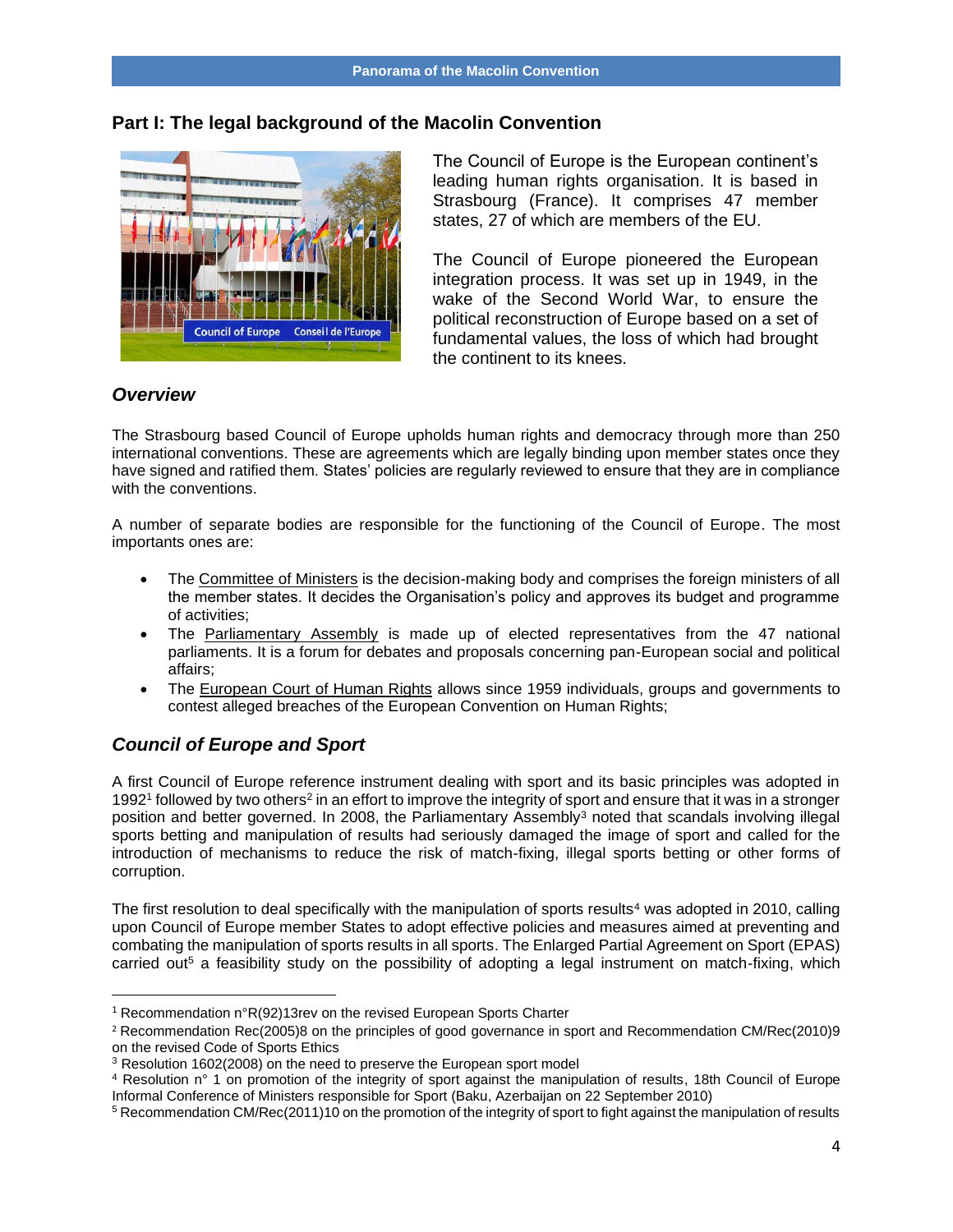concluded (Council of Europe Conference of Ministers responsible for Sport in Belgrade on 15 March 2012) that an international convention dealing with all preventive measures and sanctions aimed at suppressing the manipulation of sports competitions was the most appropriate option.

#### <span id="page-4-0"></span>*The genesis of the Macolin Convention*

The Macolin Convention was prepared by an intergovernmental drafting group set up by EPAS. It was adopted by the Council of Europe Committee of Ministers at the 1205th meeting of Ministers' Deputies on 9 July 2014. The Macolin Convention was opened for signature on 18 September 2014, in Magglingen / Macolin (Switzerland). The ratifications by Italy (2019), Republic of Moldova (2019), Norway (2014), Portugal (2015), Switzerland (2019) and Ukraine (2018) have triggered the entry into force of the Convention on 1 September 2019.

The Macolin Convention details the specific nature of the financial crime stemming from competition manipulation. Through its specific approach it complements and facilitates the implementation of existing legislation adopted by other areas of the Council of Europe and by the United Nations, which do not specifically deal with cases involving sports manipulation and may involve practices that are not covered by existing instruments:

- a. Convention for the Protection of Human Rights and Fundamental Freedoms (1950, ETS No. 5, hereinafter "Convention 5") and the protocols thereto;
- b. European Convention on Spectator Violence and Misbehaviour at Sports Events and in particular at Football Matches (1985, ETS No. 120);
- c. Anti-Doping Convention (1989, ETS No. 135);
- d. Criminal Law Convention on Corruption (2002, ETS No. 173);
- e. Council of Europe Convention on Laundering, Search, Seizure and Confiscation of the Proceeds from Crime and on the Financing of Terrorism (2008, CETS No. 198);
- f. United Nations Convention against Transnational Organized Crime (2000) and the protocols thereto;
- g. United Nations Convention against Corruption (2003).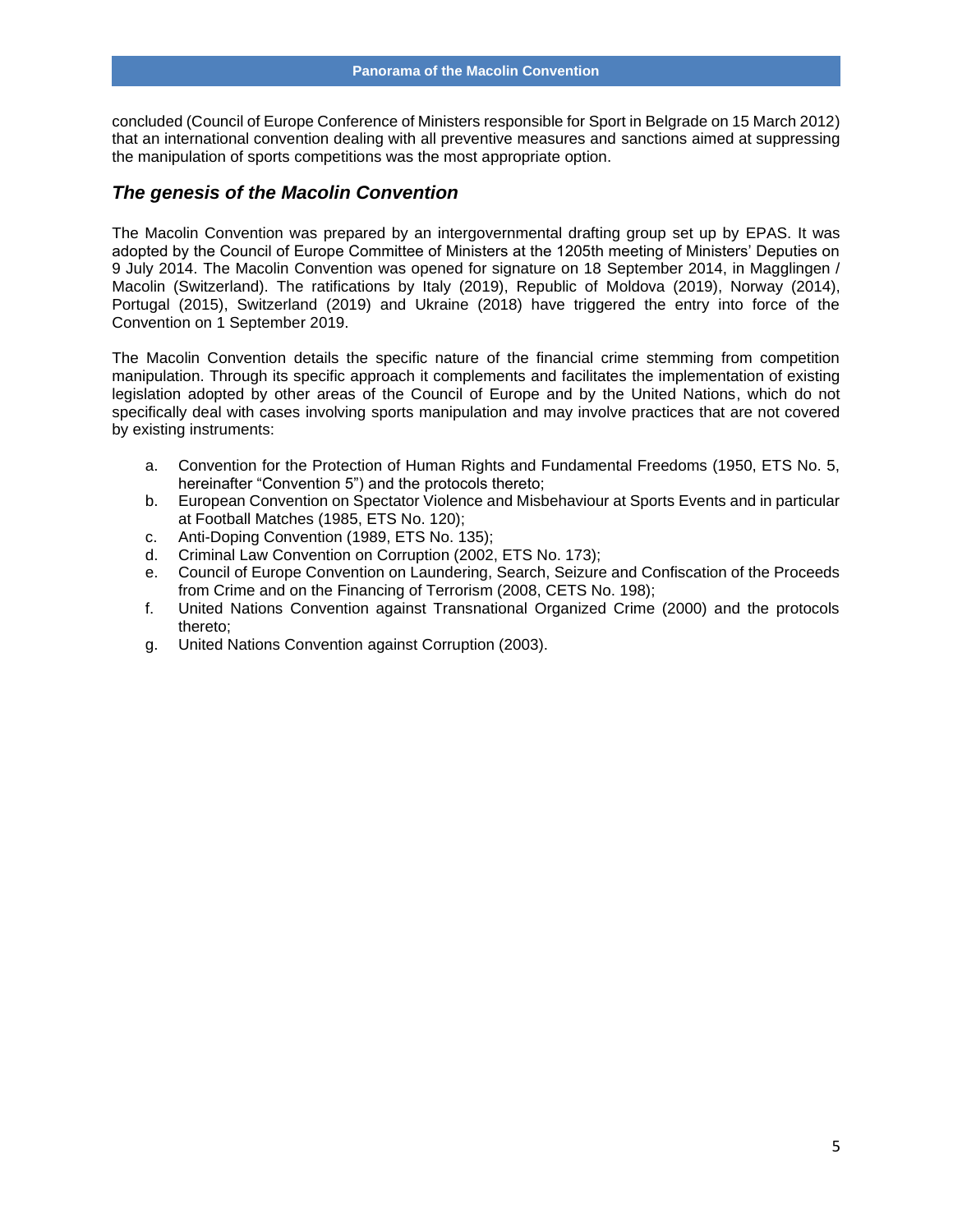#### <span id="page-5-0"></span>**Part II: The scope of the Macolin Convention**



The Macolin Convention is a ground-breaking legal instrument and the only rule of international law on the subject to currently exist. It seeks to protect the integrity of sport, while addressing the non-sporting criminal nature of the phenomenon itself.

Considering that existing general legislation does not cover this specificity of sport, the Macolin Convention provides guidance for adapting appropriate national regulations.

The core objective of the Macolin Convention seeks to address in a practical manner any potential threat to the integrity of sport as this increases the risk of the manipulation of sports competitions. In this respect, it responds to the need for a unique legal instrument establishing a robust framework for national and international co-operation in fighting this worldwide scourge and therefore invites also States which are not members of the Council of Europe to become parties to the Convention.

The Macolin Convention allows commonly agreed standards and principles to be set in order to prevent, detect and sanction the manipulation of sports competitions. It notably provides the first and now commonly used definition of the phenomenon<sup>6</sup>, which not only sanctions the act of manipulation but also the attempted manipulation.

It is clear that sports manipulations are not an isolated matter to be dealt with solely by the sport movement. While it can be by itself a type of corruption, it can as well cover other financial offences, such as money laundering or fraud, and potentially involving organised crime. In order to address efficiently the complexity of the problems, the Macolin Convention recommends the specific criminalisation of the manipulation of sports competitions.

#### <span id="page-5-1"></span>*Main principles and features*

The Macolin Convention approaches the manipulation of sports competitions in a unique manner, engaging in one coordinated action all relevant public and private stakeholders, namely public authorities (including ministries, law enforcement agencies and prosecutors), the sport movement (notably organisations and federations) and sports betting operators.

Public authorities are encouraged to adopt the necessary legislative or other measures, including financial ones, to support any initiatives taken by other stakeholders, but also to identify the authorities responsible for implementing the legal framework created. The Convention ensures better co-operation between all stakeholders and therefore paves the way for a more systematic and comprehensive application of the measures adopted by them to jointly identify and prevent manipulation of sports competitions.

<sup>6</sup> The Convention on the manipulation of sports competitions, article 3.1: "*Manipulation of sports competitions means an intentional arrangement, act or omission aimed at an improper alteration of the result or the course of a sports competition in order to remove all or part of the unpredictable nature of the aforementioned sports competition with a view to obtaining an undue advantage for oneself or for others*".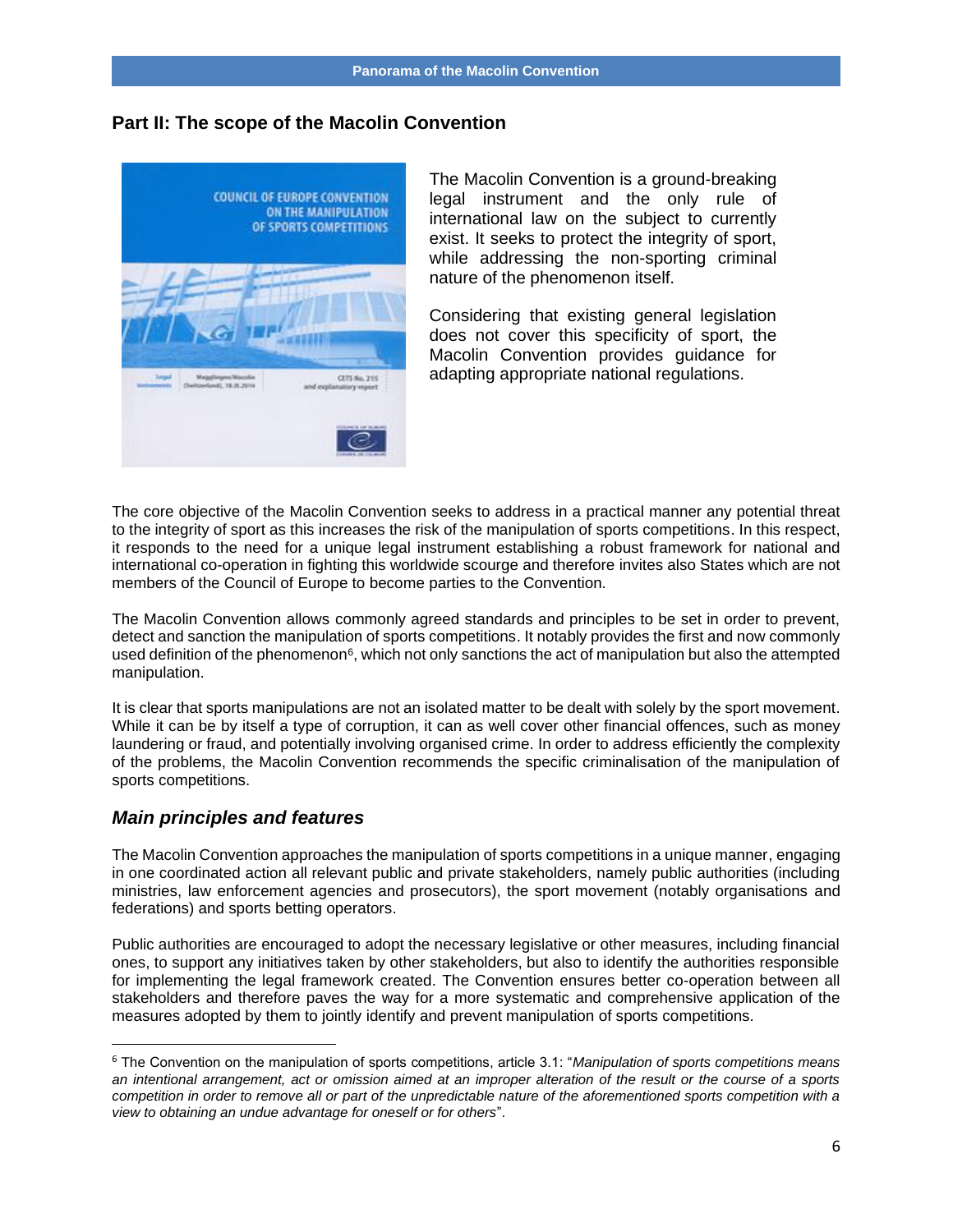States Parties have a wide margin of discretion when making policies in accordance with applicable law considering that States must nevertheless abide by the rules in force and, in particular, the relevant applicable international and/or European Union laws.

The Convention:

- is consequently compatible with all types of sports betting market organisation (prohibition, monopoly, market open to licensed operators or free market).
- ensures efficient enforcement systems by identifying acts and types of conduct which should be considered as offences and prosecuted. The international judicial and police co-operation is facilitated by making specific references to money laundering and to the liability of legal persons, which, depending on the Parties' applicable law, can lead to criminal, civil, disciplinary or administrative sanctions.
- Introduce the National Platform as an innovative mechanism to assure the coordination and the exchange of information between national stakeholders and various national systems;

The Explanatory Report prepared by the drafting group and transmitted to the Committee of Ministers of the Council of Europe might facilitate the understanding of the Convention's context and provisions.

The authoritative interpretation of the text of the Convention will be provided by the Macolin Convention Follow-up Committee, which can count on the work carried out by the Network of the National Platforms (Group of Copenhagen). The setting-up of the Follow-up Committee to monitor implementation of the Convention will assure an institutional base and political sustainability to the Macolin Process in countries. Only countries that ratify the Convention will have voting rights and be able to determine the scope of activities within the Convention, including standard setting (recommendations, guidelines, etc.).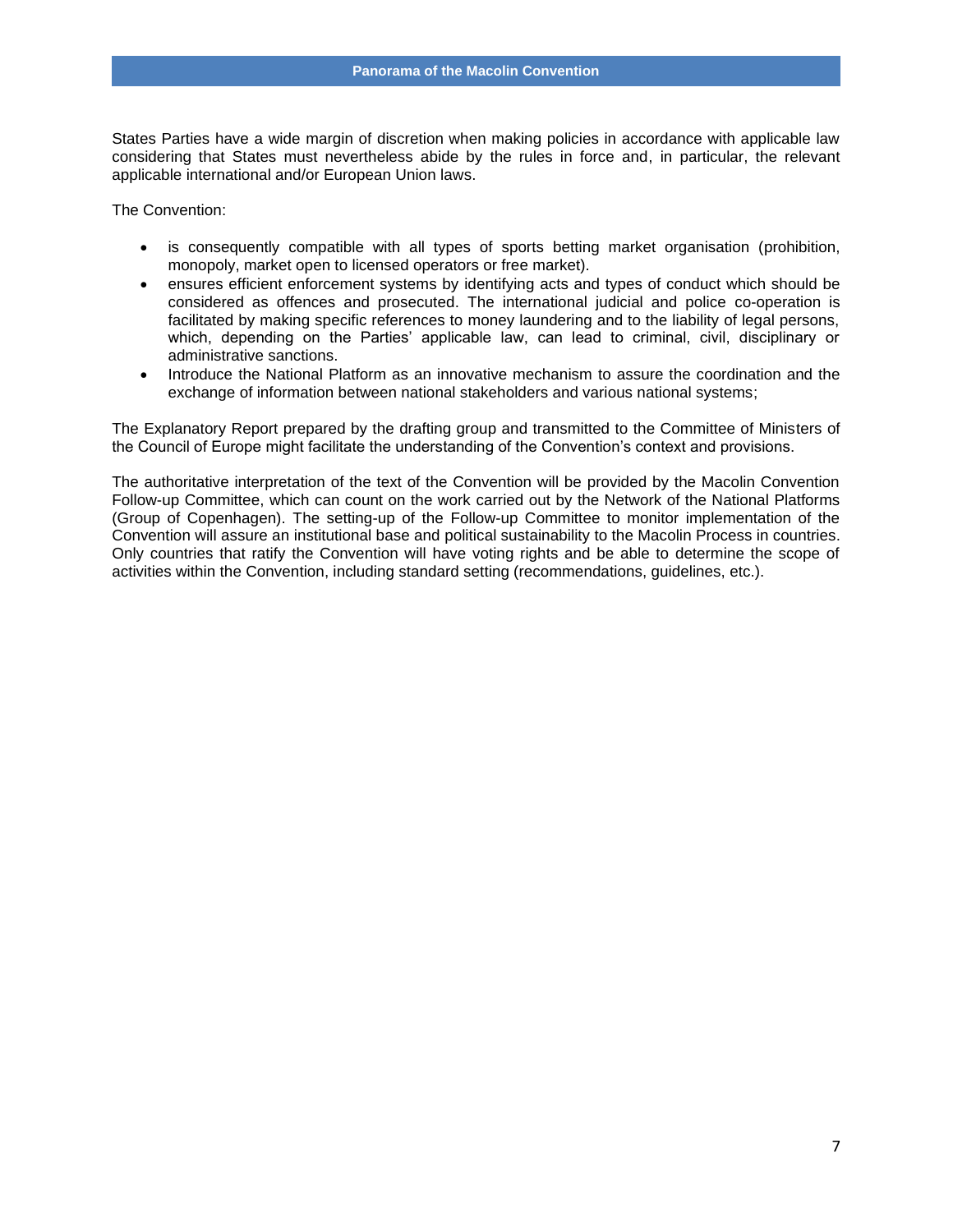#### <span id="page-7-0"></span>**Part III: Definition of Manipulation of Sports Competitions**



The Macolin Convention defines (art.3) the manipulation of sports competitions as "*An intentional arrangement, act or omission aimed at an improper alteration of the result or the course of a sports competition in order to remove all or part of the unpredictable nature of the aforementioned sports competition with a view to obtaining an undue advantage for oneself or for others*".

In accordance with the art.3 of the Convention, the manipulation of sports competitions is characterised by a number of core elements:

- the manipulation of the sports competitions involves an intentional arrangement, act or omission;
- these arrangements aim, successfully or unsuccessfully, to improperly alter the result or the course of a sports competition;
- the alteration of the course of the event occurs in order to remove all or part of the unpredictable nature of the competitions;
- these arrangements occur with a view to obtaining an undue advantage for oneself or for others;
- the definition of sports competition manipulation includes the intention of manipulation, even if that intention is unsuccessful and fails to obtain the undue advantage sought;
- the undue advantage always has a financial dimension either directly or as a consequence of the manipulation.

The "Typology of sports manipulations" <sup>7</sup> completes the definition with a robust working basis, common references and practical tools allowing for better communication within and between National Platforms. It identifies what actions could be taken to address and respond to potential or emerging risks. It is a critical body of work, ensuring that all types of sports manipulation identify those acts which should be investigated, facilitating sport and judicial co-operation considering a broad range of criminal, administrative and disciplinary sanctions.

The types are structured using a two-factor classification method: the type of the manipulation which is then further classified by criteria related to who instigated the manipulation. The types of sports competition manipulation identified are:

- 1. Direct interference with the natural course of a sports competition by competition stakeholders;
- 2. Modification of an athlete's identity or personal information in order to influence the natural course or outcome of a sports competition;
- 3. Influencing the nature course or outcome of an sports competition through the modification of: playing surfaces, equipment, athlete physiology, a sporting venue.

The above types of manipulation (1-3) can then be further classified by using the following criteria:

- A. Exploitation of governance
- B. Exploitation of power or influence
- C. External influencers
- D. Opportunistic

 $7$  The "Typology Framework of Sports Manipulations" clarify the definition of sports manipulations based on practical experiences made by the National Platforms.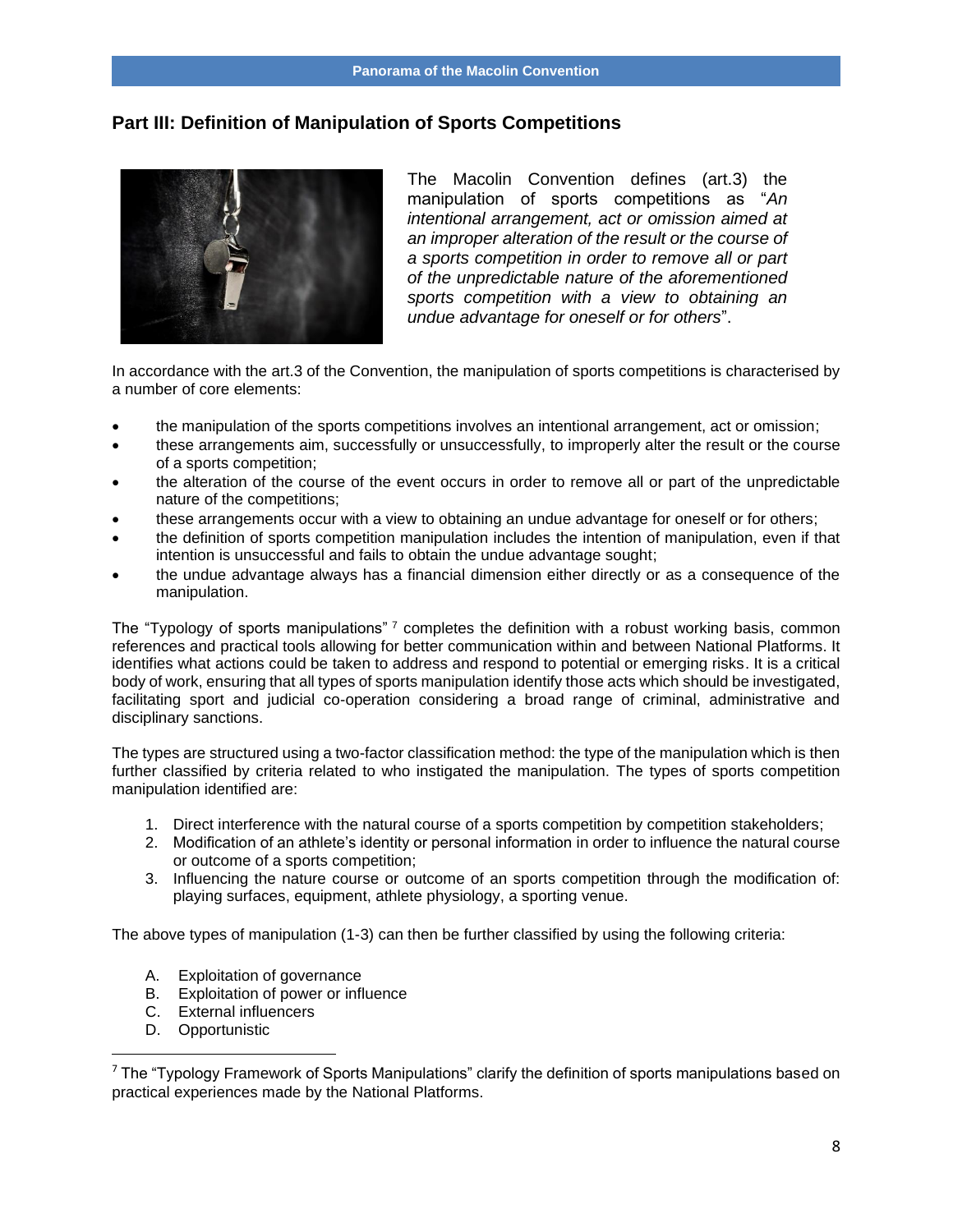| Type of<br><b>Manipulation</b><br>Instigator                                                                                                                                                                                                                                                                                                                                                                                                                                                                                                                                                     | Type 1:<br>Direct interference in the<br>natural course of a sporting<br>event or competition i.e.<br>deliberate manipulation by<br>individual (s) involved in<br>the event | Type 2:<br><b>Modification of an</b><br>athlete's identity /<br>personal information                                                                                                                      | Type 3: Modification that is<br>non-compliant with criminal<br>laws or sport rules relating<br>to: i. playing surfaces ii.<br>equipment iii. athlete<br>physiology iv. sporting venue                                                     |  |
|--------------------------------------------------------------------------------------------------------------------------------------------------------------------------------------------------------------------------------------------------------------------------------------------------------------------------------------------------------------------------------------------------------------------------------------------------------------------------------------------------------------------------------------------------------------------------------------------------|-----------------------------------------------------------------------------------------------------------------------------------------------------------------------------|-----------------------------------------------------------------------------------------------------------------------------------------------------------------------------------------------------------|-------------------------------------------------------------------------------------------------------------------------------------------------------------------------------------------------------------------------------------------|--|
|                                                                                                                                                                                                                                                                                                                                                                                                                                                                                                                                                                                                  | <b>Examples</b>                                                                                                                                                             | <b>Examples</b>                                                                                                                                                                                           | <b>Examples</b>                                                                                                                                                                                                                           |  |
| A<br><b>Exploitation of</b><br>governance                                                                                                                                                                                                                                                                                                                                                                                                                                                                                                                                                        | Type 1A<br>The owners of two sports<br>clubs agree the outcome of a<br>sports competition and<br>instruct their teams to ensure<br>that outcome is achieved.                | Type 2A<br>The Head of an international<br>sports federation instructed<br>a coach to include an<br>athlete in their squad who<br>was under the minimum age<br>eligibility criteria for a<br>competition. | Type 3A<br>The CEO of a sports club<br>instructs ground maintenance<br>staff to tamper with a playing<br>surface before a competition<br>which they know will have a<br>detrimental impact on the<br>performance of the opposing<br>team. |  |
| в<br><b>Exploitation of</b><br>power /<br>influence:                                                                                                                                                                                                                                                                                                                                                                                                                                                                                                                                             | Type $1B$<br>A sponsor of a club promises<br>a new sponsorship contract<br>to a player of a rival club if<br>they "help" their team to lose<br>their next game.             | Type 2B<br>A sports federation involved<br>in an U17 international<br>competition includes older,<br>more experienced athletes<br>in their squad an attempt to<br>ensure that they win.                   | Type 3B<br>Equipment is unfairly modified<br>by club officials in order to gain<br>an advantage for their own<br>athletes                                                                                                                 |  |
| C<br><b>External</b><br>Influences.                                                                                                                                                                                                                                                                                                                                                                                                                                                                                                                                                              | Type 1C<br>Athletes manipulate match<br>outcomes at the direction of<br>external match-fixers e.g.<br>organised crime groups                                                | Type 2C<br>Athlete is given a false<br>identity by an organised<br>crime group. The false ID<br>allows them to play sport in<br>a country in which they<br>would not ordinarily be<br>allowed to compete  | Type 3C<br>An organised crime group<br>forces groundsmen to switch<br>off floodlights during in an<br>evening event                                                                                                                       |  |
| D<br>Opportunistic<br><b>Action</b>                                                                                                                                                                                                                                                                                                                                                                                                                                                                                                                                                              | Type 1D<br>Two athletes playing each<br>other agree the final outcome<br>of an event before the start of<br>play. i.e. they agree who will<br>win the event                 | Type 2D<br>An athlete knowingly<br>modifies their personal data<br>to enable them to compete<br>in a competition<br>classification for which they<br>are not eligible.                                    | Type 3D<br>Athletes tamper with a ball<br>during an event to make it<br>perform differently to what<br>their opponents expect                                                                                                             |  |
| In this framework, the classical distinction between "betting" or "non-betting" manipulation is not relevant in<br>the context of the "Typology". Betting is therefore not the purpose of manipulation but rather a method of<br>gaining undue advantage and is a possible vehicle for obtaining the final undue advantage pursued through<br>the manipulation. Consequently, the risk of manipulations related to betting could be present in all types<br>identified and the betting on corrupted events is one aggravating factor which has to be properly considered<br>by all stakeholders. |                                                                                                                                                                             |                                                                                                                                                                                                           |                                                                                                                                                                                                                                           |  |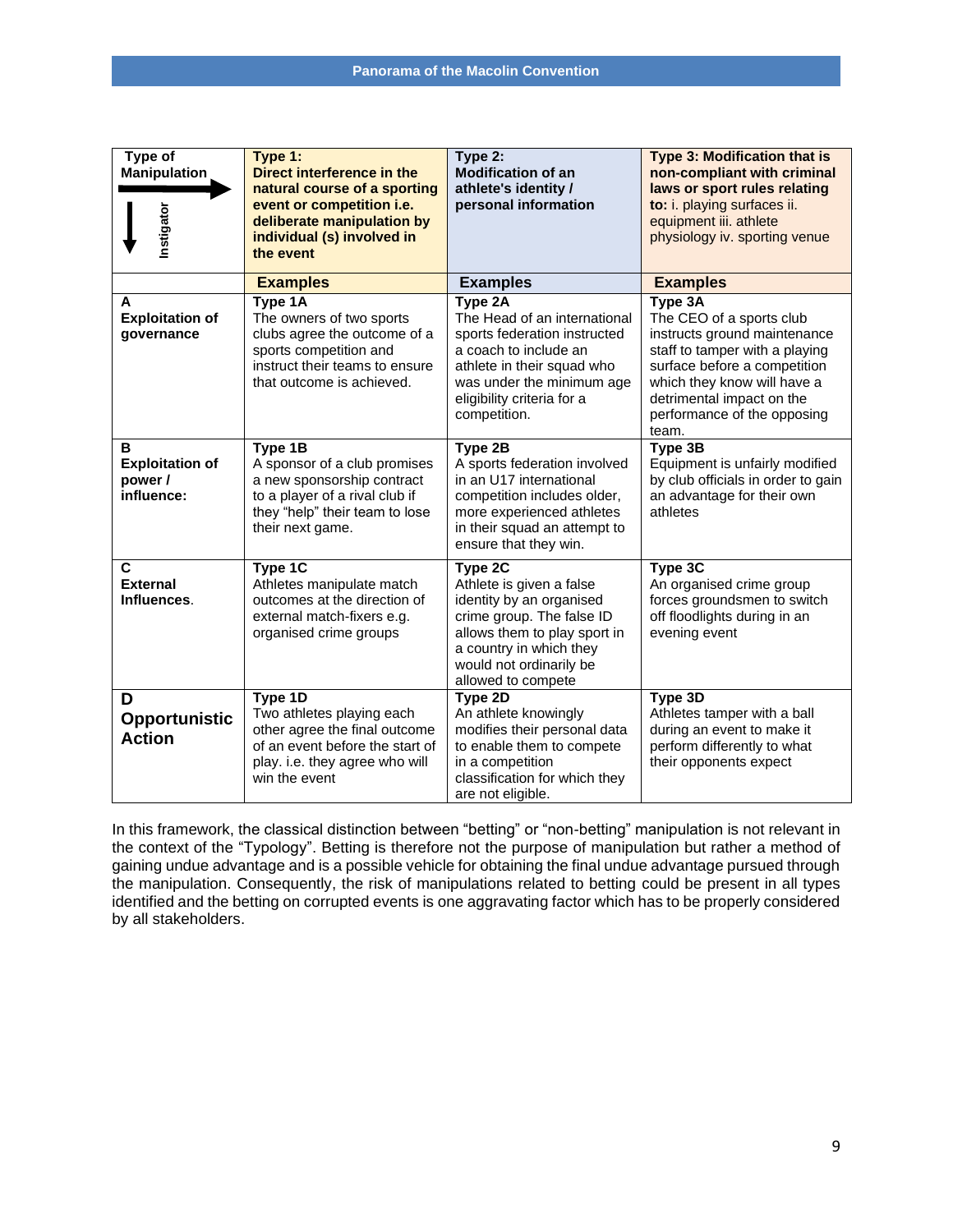#### <span id="page-9-0"></span>**Part IV: National Platforms**



The manipulation of sports competitions is a problem with a global dimension, taking various forms, thus requiring that all relevant actors accept to co-operate together and to coordinate their actions to reduce the attack on sport competitions of various manipulations.

According the Macolin Convention, Public authorities are expected to set up national strategies capable of (*inter alia*):

- Coordinating policies and actions of all public authorities that are relevant to the fight against the manipulation of sports competitions;
- Facilitating exchange of information between public and private entities through the establishment of mechanisms;
- Identifying, analyse and evaluate risks associated with the manipulation of sports competitions (article 5);
- Ensuring the transparency of funding of sports organisations supported by the State, via legislation and similar measures;
- Naming (or establishing) at least one authority who has the legal authority to implement sports betting regulation and to apply measures that have been put in place by the State to combat the manipulation of sports competitions in relation to sports betting (article 9);
- Ensuring, via legislation, that conflicts of interest and misuse of inside information is handled with regard to providing sports betting products;
- Compelling sports betting operators to report irregular or suspicious betting without delay to the betting regulatory authority or the national platform;
- Putting in place legislation and other measures as necessary to ensure the effective coordination of national stakeholders.

For those purposes, the Macolin Convention introduces the innovative concept of the National Platform  $(art.13)$ <sup>8</sup>, which has become the key instrument, established by public authorities, for addressing all aspects and all forms of sports competitions manipulations. This required structured mechanism needs clear procedures reflecting the good coordination between all the relevant public authorities and assuring the full cooperation of private stakeholders to produce optimal results and a balanced effort from all actors.

One main function given to the National Platforms by the Macolin Convention (Chapter III) calls on facilitating, at national and international levels and in accordance with its domestic law, the exchange of information between the relevant stakeholders (art. 12.1): regulatory authorities (art. 9.1.a and 9.1.c), sports betting operators (art. 10.3), sport organisations (art.7 and 21) and competition stakeholders (art.7.1.c).

<sup>8</sup> As stated in the Macolin Convention (article 13), the fundamental role of the National Platform is to:

<sup>•</sup> serve as an information hub, collecting and disseminating relevant information to the relevant organisations and authorities

<sup>•</sup> receive, centralise and analyse information on irregular and suspicious bets placed on sports competitions and where appropriate issue alerts

<sup>•</sup> transmit information on possible infringements of laws or sports regulations to public authorities or to sports organisations and / or sports betting operators

<sup>•</sup> coordinate and co-operate with all organisations and relevant authorities at national and international levels, including other national platforms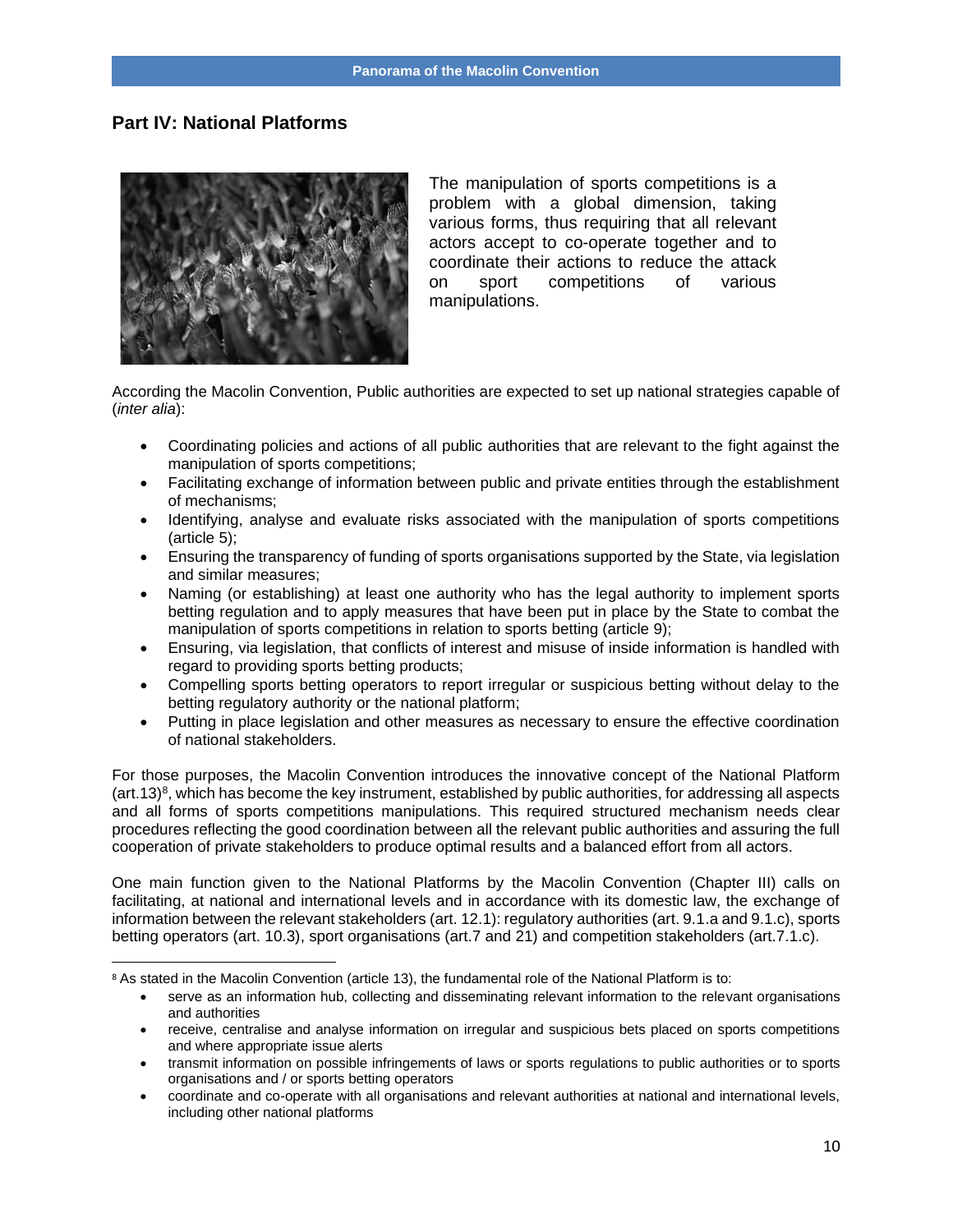With the National Platform sitting at the centre of information flows, it must have certain capabilities and the resources and expertise to perform these functions (receiving information, collecting and storing information, analysing and disseminating the information.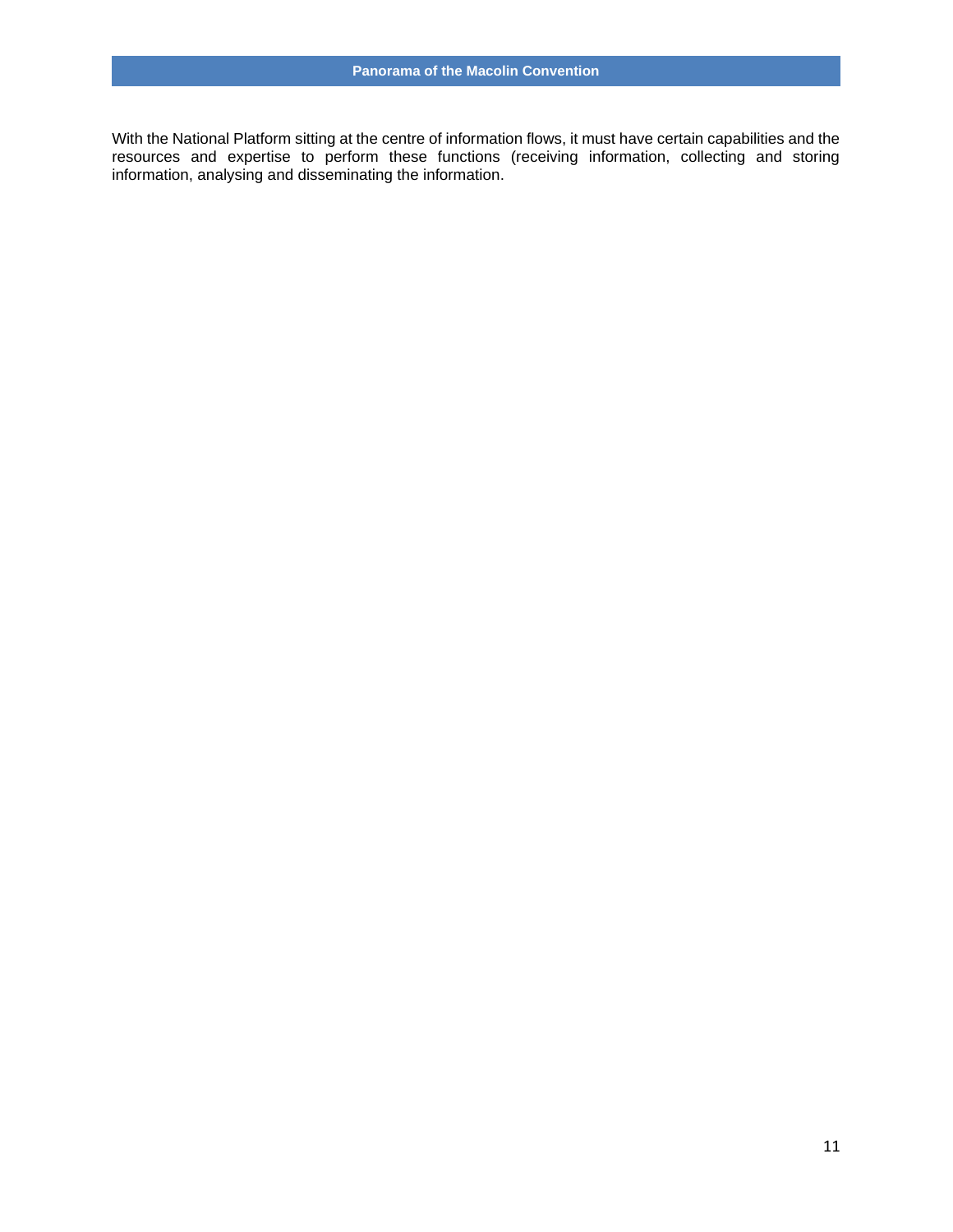#### <span id="page-11-0"></span>**Part V: Relevance of the Convention**



The Convention was drafted by countries and organisations from all over the world and was the subject of political decisions for the need for such an instrument. It provides a legal basis and framework for co-operation in this field between various public authorities and between public and private entities. It also provides structured mechanisms for the cooperation and for the coordination of actions.

#### <span id="page-11-1"></span>*Accession***9**

Accession is a two-step procedure: the first step is the signature, notably demonstrating a political willingness to be a Party to the Convention. The second step is to ratify the Convention, thus adopting its principles and engaging to follow its articles.

Although the *EU and EU member states* participated in the drafting of the Convention, only 3 EU member state has ratified the Convention (Greece, Italy, Portugal), while 19 others have signed it. This non ratification is not due to the lack of trust in the Convention, but rather a political deadlock: Within the European Union, when a convention has been deemed to have mixed competencies involving factors related to economy and judicial co-operation, a unanimous vote in favour of the convention is required by all 27 states in order to be able to ratify as one. In this case, a single Member state has given its veto for reasons not linked to the shared competence status, thus preventing the remaining 26 member states from ratifying the Convention. The European Commission has already expressed its strong support for the Convention. However, countries are welcome to sign the Convention in order to show their political support.

This situation does not affect any other country outside the European Union.

*Other Council of Europe member states* are not prevented from ratifying the Convention, and are invited to do so as soon as possible, in order to ensure the optimal adhesion to one of their Organisation's Conventions as well as securing a seat on the Follow up Committee. Moldova, Norway and Ukraine have already ratified. So far, only the following Council of Europe Member States (not EU member states) have not ratified the Convention: Andorra, Bosnia-Herzegovina, Liechtenstein, Monaco, San Marino, North Macedonia, Turkey

*Those countries that are observers of the Council of Europe as well as those that participated in the Convention drafting group* are invited to sign and ratify the Convention, thus formalising their support for Council of Europe instruments as well as, in the case of those from the drafting group, formalising their initial support and harvesting the fruit of their endeavours. Australia has already signed the Convention.

The Observatory countries and participants in the drafting group are: Belarus, Canada, Holy See, Israel, Japan, Kazakhstan, Mexico, Morocco, New Zealand, United States of America.

<sup>9</sup> See document T-MC(2019)84 for more information "Guidelines for States interested in signing, ratifying, accepting or approving the Convention on the Manipulation of Sports Competitions (CETS n°215)"